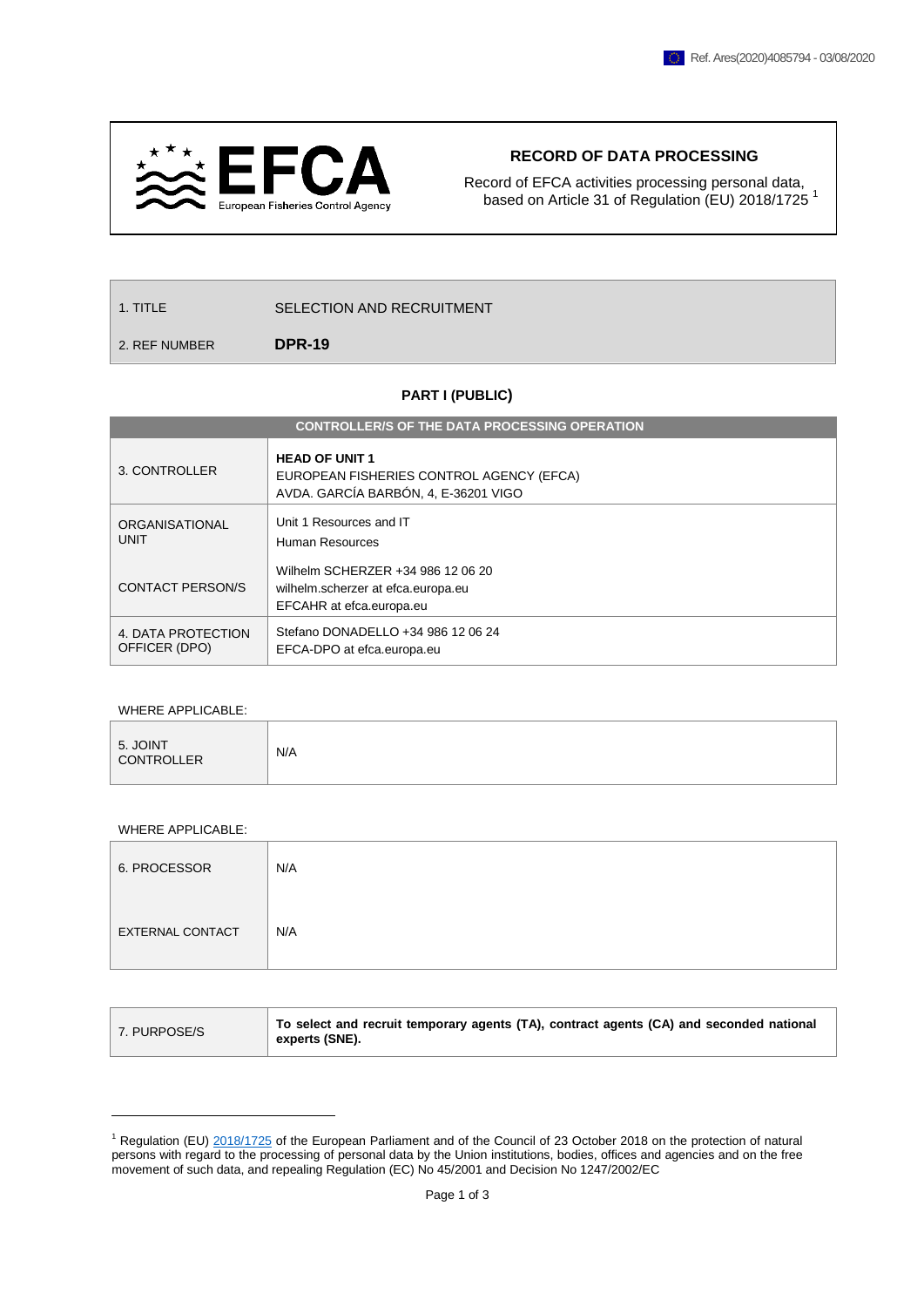| X<br>EFCA STAFF (TA, CA, SNE)        |                                                                                                                                                                                                                                                                                                                                                                                                                                                                                                                                                                                                                                                                                                                                                                                                                                                                    |                                                                                                                                                                                                                                                                                                                                                                                                                                                                                                                                                                                                                                                                                                                                                                                                                                                                                                                                                                                                                                                                                                                                                                                                                                                                                                                                                                                   |  |
|--------------------------------------|--------------------------------------------------------------------------------------------------------------------------------------------------------------------------------------------------------------------------------------------------------------------------------------------------------------------------------------------------------------------------------------------------------------------------------------------------------------------------------------------------------------------------------------------------------------------------------------------------------------------------------------------------------------------------------------------------------------------------------------------------------------------------------------------------------------------------------------------------------------------|-----------------------------------------------------------------------------------------------------------------------------------------------------------------------------------------------------------------------------------------------------------------------------------------------------------------------------------------------------------------------------------------------------------------------------------------------------------------------------------------------------------------------------------------------------------------------------------------------------------------------------------------------------------------------------------------------------------------------------------------------------------------------------------------------------------------------------------------------------------------------------------------------------------------------------------------------------------------------------------------------------------------------------------------------------------------------------------------------------------------------------------------------------------------------------------------------------------------------------------------------------------------------------------------------------------------------------------------------------------------------------------|--|
| 8. CATEGORIES                        |                                                                                                                                                                                                                                                                                                                                                                                                                                                                                                                                                                                                                                                                                                                                                                                                                                                                    | EFCA EXTERNAL STAFF, TRAINEES                                                                                                                                                                                                                                                                                                                                                                                                                                                                                                                                                                                                                                                                                                                                                                                                                                                                                                                                                                                                                                                                                                                                                                                                                                                                                                                                                     |  |
| OF DATA SUBJECTS                     | X                                                                                                                                                                                                                                                                                                                                                                                                                                                                                                                                                                                                                                                                                                                                                                                                                                                                  | OTHER. PLEASE SPECIFY: Applicants and candidates                                                                                                                                                                                                                                                                                                                                                                                                                                                                                                                                                                                                                                                                                                                                                                                                                                                                                                                                                                                                                                                                                                                                                                                                                                                                                                                                  |  |
|                                      |                                                                                                                                                                                                                                                                                                                                                                                                                                                                                                                                                                                                                                                                                                                                                                                                                                                                    |                                                                                                                                                                                                                                                                                                                                                                                                                                                                                                                                                                                                                                                                                                                                                                                                                                                                                                                                                                                                                                                                                                                                                                                                                                                                                                                                                                                   |  |
|                                      | Further details:<br>Persons that have sent to EFCA an application for a post published by the EFCA in a vacancy<br>notice as part of selection procedures for the recruitment of temporary agents and contract<br>agents.<br>Persons that have been presented to EFCA by their Member State authority (employer) or the<br>EU Permanent Representation of their country for a secondment to EFCA.                                                                                                                                                                                                                                                                                                                                                                                                                                                                  |                                                                                                                                                                                                                                                                                                                                                                                                                                                                                                                                                                                                                                                                                                                                                                                                                                                                                                                                                                                                                                                                                                                                                                                                                                                                                                                                                                                   |  |
|                                      | X                                                                                                                                                                                                                                                                                                                                                                                                                                                                                                                                                                                                                                                                                                                                                                                                                                                                  | <b>NAME AND SURNAME</b>                                                                                                                                                                                                                                                                                                                                                                                                                                                                                                                                                                                                                                                                                                                                                                                                                                                                                                                                                                                                                                                                                                                                                                                                                                                                                                                                                           |  |
| 8BIS, CATEGORIES<br>OF PERSONAL DATA | X                                                                                                                                                                                                                                                                                                                                                                                                                                                                                                                                                                                                                                                                                                                                                                                                                                                                  | <b>CONTACT DETAILS</b>                                                                                                                                                                                                                                                                                                                                                                                                                                                                                                                                                                                                                                                                                                                                                                                                                                                                                                                                                                                                                                                                                                                                                                                                                                                                                                                                                            |  |
|                                      | x                                                                                                                                                                                                                                                                                                                                                                                                                                                                                                                                                                                                                                                                                                                                                                                                                                                                  | EDUCATION, TRAINING, EMPLOYMENT                                                                                                                                                                                                                                                                                                                                                                                                                                                                                                                                                                                                                                                                                                                                                                                                                                                                                                                                                                                                                                                                                                                                                                                                                                                                                                                                                   |  |
|                                      |                                                                                                                                                                                                                                                                                                                                                                                                                                                                                                                                                                                                                                                                                                                                                                                                                                                                    | FAMILY, LIFESTYLE, SOCIAL CIRCUMSTANCES                                                                                                                                                                                                                                                                                                                                                                                                                                                                                                                                                                                                                                                                                                                                                                                                                                                                                                                                                                                                                                                                                                                                                                                                                                                                                                                                           |  |
|                                      | X                                                                                                                                                                                                                                                                                                                                                                                                                                                                                                                                                                                                                                                                                                                                                                                                                                                                  | <b>FINANCIAL DETAILS</b>                                                                                                                                                                                                                                                                                                                                                                                                                                                                                                                                                                                                                                                                                                                                                                                                                                                                                                                                                                                                                                                                                                                                                                                                                                                                                                                                                          |  |
|                                      | X                                                                                                                                                                                                                                                                                                                                                                                                                                                                                                                                                                                                                                                                                                                                                                                                                                                                  | OTHER. PLEASE SPECIFY: Extract of Criminal Record                                                                                                                                                                                                                                                                                                                                                                                                                                                                                                                                                                                                                                                                                                                                                                                                                                                                                                                                                                                                                                                                                                                                                                                                                                                                                                                                 |  |
|                                      |                                                                                                                                                                                                                                                                                                                                                                                                                                                                                                                                                                                                                                                                                                                                                                                                                                                                    | Further details:                                                                                                                                                                                                                                                                                                                                                                                                                                                                                                                                                                                                                                                                                                                                                                                                                                                                                                                                                                                                                                                                                                                                                                                                                                                                                                                                                                  |  |
|                                      |                                                                                                                                                                                                                                                                                                                                                                                                                                                                                                                                                                                                                                                                                                                                                                                                                                                                    | Extract of Criminal Record (only for candidates who have been offered a contract).<br>Documents issued by the applicant/candidate which state or confirm work experience and a<br>specific status.<br>European CV: surname, first name, telephone, fax, e-mail, address, nationality, date of birth,<br>gender, work experience, education and training, mother tongue, knowledge of other<br>languages, personal skills and competences, other skills and competences, driving licence.<br>Declaration of honour, Motivation Letter, Legal Entity and Financial Identity Forms (for those<br>invited to the interview having the right to be reimbursed)<br>EFCA documents: documents issued by EFCA for processing selection and recruitment<br>(stating status or information related to the applicant or candidate, e.g. letters, job offer,<br>contract, classification sheet, evaluation sheets, selection documents, decisions, exchange of<br>letters, call for expression of interest and minutes of selection for SNE if applicable, offer letter<br>for SNE, declaration of conflict of interest).                                                                                                                                                                                                                                                                     |  |
| 9. TIME LIMIT                        | Recruited applicants/engaged SNE: 10 years as of the termination of engagement.<br>Non-recruited applicants/non-engaged SNE: 2 years following the recruitment procedure.<br>Non-recruited applicants on the reserve lists: 2 years following the termination of its validity.<br>"Accreditation of criminal record" form: as long as the personal file is kept (extract of Criminal<br>Record is returned to the data subject immediately after the form is completed).<br>Sensitive data such as disability is deleted once no longer necessary for recruitment or<br>reimbursement purposes or following the date when any follow-up procedure has been<br>completed. However, in the case of successful applicants, such data can be forwarded to the<br>personal file in case special arrangements are required throughout the whole period of<br>employment. |                                                                                                                                                                                                                                                                                                                                                                                                                                                                                                                                                                                                                                                                                                                                                                                                                                                                                                                                                                                                                                                                                                                                                                                                                                                                                                                                                                                   |  |
|                                      | X                                                                                                                                                                                                                                                                                                                                                                                                                                                                                                                                                                                                                                                                                                                                                                                                                                                                  | <b>DESIGNATED EFCA STAFF</b>                                                                                                                                                                                                                                                                                                                                                                                                                                                                                                                                                                                                                                                                                                                                                                                                                                                                                                                                                                                                                                                                                                                                                                                                                                                                                                                                                      |  |
| 10. RECIPIENTS                       |                                                                                                                                                                                                                                                                                                                                                                                                                                                                                                                                                                                                                                                                                                                                                                                                                                                                    | <b>CONTRACTORS</b>                                                                                                                                                                                                                                                                                                                                                                                                                                                                                                                                                                                                                                                                                                                                                                                                                                                                                                                                                                                                                                                                                                                                                                                                                                                                                                                                                                |  |
|                                      | x                                                                                                                                                                                                                                                                                                                                                                                                                                                                                                                                                                                                                                                                                                                                                                                                                                                                  | EU INSTITUTIONS AND BODIES                                                                                                                                                                                                                                                                                                                                                                                                                                                                                                                                                                                                                                                                                                                                                                                                                                                                                                                                                                                                                                                                                                                                                                                                                                                                                                                                                        |  |
|                                      | X                                                                                                                                                                                                                                                                                                                                                                                                                                                                                                                                                                                                                                                                                                                                                                                                                                                                  | MEMBER STATES AUTHORITIES                                                                                                                                                                                                                                                                                                                                                                                                                                                                                                                                                                                                                                                                                                                                                                                                                                                                                                                                                                                                                                                                                                                                                                                                                                                                                                                                                         |  |
|                                      |                                                                                                                                                                                                                                                                                                                                                                                                                                                                                                                                                                                                                                                                                                                                                                                                                                                                    | OTHER. PLEASE SPECIFY:                                                                                                                                                                                                                                                                                                                                                                                                                                                                                                                                                                                                                                                                                                                                                                                                                                                                                                                                                                                                                                                                                                                                                                                                                                                                                                                                                            |  |
|                                      |                                                                                                                                                                                                                                                                                                                                                                                                                                                                                                                                                                                                                                                                                                                                                                                                                                                                    | Further details:                                                                                                                                                                                                                                                                                                                                                                                                                                                                                                                                                                                                                                                                                                                                                                                                                                                                                                                                                                                                                                                                                                                                                                                                                                                                                                                                                                  |  |
|                                      | $\blacksquare$<br>$\blacksquare$                                                                                                                                                                                                                                                                                                                                                                                                                                                                                                                                                                                                                                                                                                                                                                                                                                   | Staff of Resources and IT Unit processing recruitment files.<br>Members of the Selection Board, which may include external members (Non-EFCA staff), who<br>are professionals (officials or agents) of the EU Institutions or other EU Agencies and/or<br>persons who act as advisors who may be called by the Selection Board to attend or advise for<br>the assessment.<br><b>EFCA Executive Director.</b><br>Only for the purpose of clarifying specific questions related with selection, assessment,<br>verification, the pertinent selection documents may be disclosed as well to other EFCA staff<br>(Legal staff, Head of Unit of the pertinent unit).<br>For verification/evaluation purposes, data may be disclosed to issuing entity of educational<br>credentials. Disclosure of data for verifying work experience may only be made following<br>consent of the data subject.<br>Should the applicant's name be put on a reserve list and should a similar vacancy arise in<br>another Unit, the Head of Unit (and/or Head of Sector) to which the vacancy belongs can have<br>access to the CV and results of the evaluation of the applicant.<br>The ICT Sector in its function of technical control of data systems including emails and data<br>storage may have access to the data and process for technical purposes within the normal<br>security framework. |  |